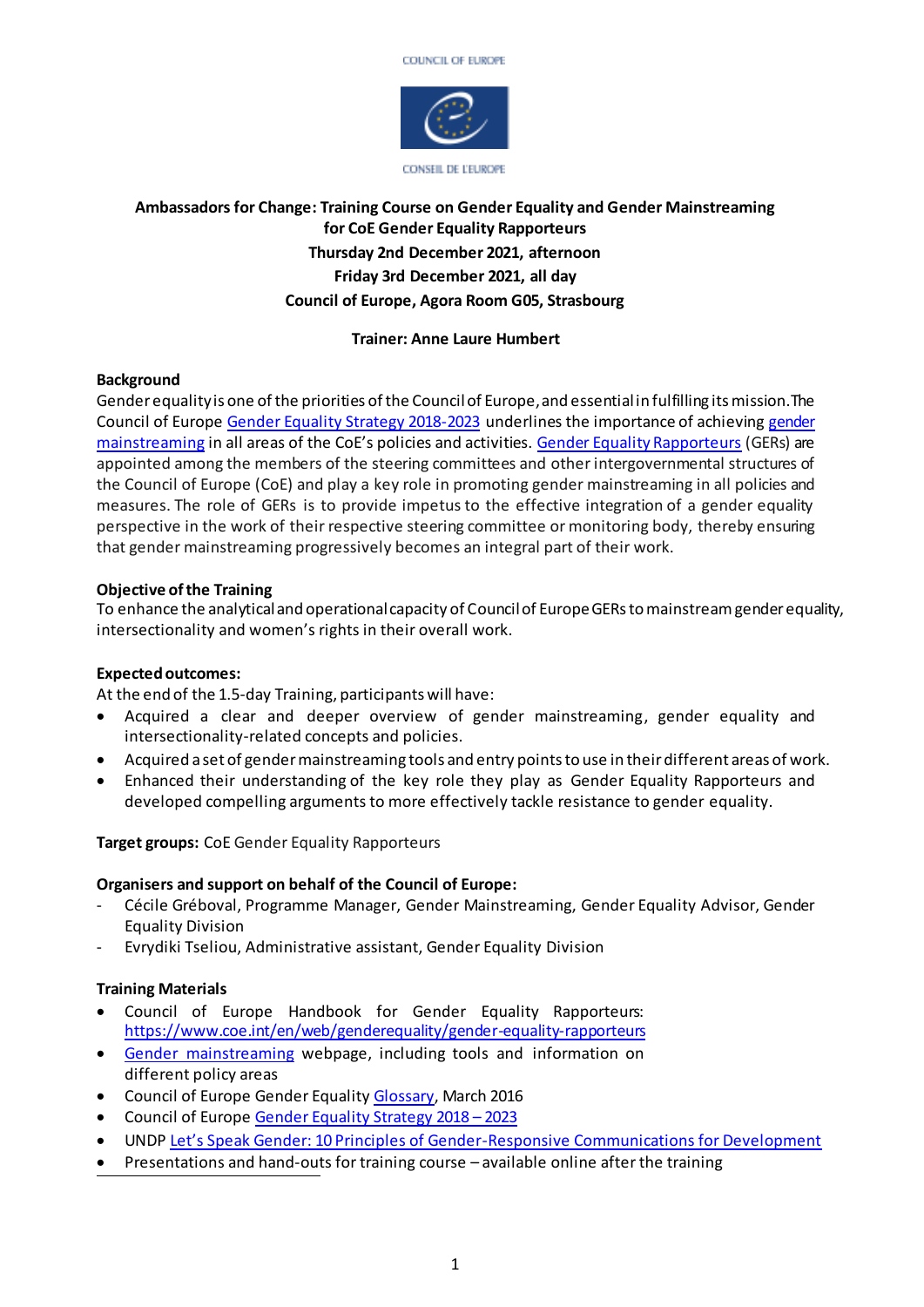## **Programme for DAY ONE: Thursday, 2 December afternoon (14:00 - 17:30)**

| $14:00 - 14:30$ | Welcome and introduction                                                                 |
|-----------------|------------------------------------------------------------------------------------------|
|                 | Welcome by Roberto Olla, Head of Council of Europe Human Dignity and Gender              |
|                 | <b>Equality Department</b>                                                               |
|                 | Introduction of trainer and supporting team from the Council of Europe.                  |
|                 | Explanation of the programme.                                                            |
|                 | Information about group composition.                                                     |
|                 | Roundtable of presentations where GERs introduce themselves.                             |
| $14:30 - 15:00$ | Icebreaker: Why gender equality matters                                                  |
|                 |                                                                                          |
|                 | <b>Description:</b> This session focus on enabling participants to introduce themselves  |
|                 | and get to know the others. It will also enable them to develop convincing entry         |
|                 | points/arguments for gender equality in their work.                                      |
|                 | It is based on a collective exercise to get to know colleagues better and develop        |
|                 | convincing entry points on gender equality.                                              |
|                 |                                                                                          |
|                 | Method: group work                                                                       |
|                 | TASKSHEET #1: Practical exercise on how arguments to support the importance of           |
|                 | gender equality work                                                                     |
|                 |                                                                                          |
|                 | Instructions: Reflect in your group for 10 minutes on arguments to be presented on:      |
|                 | "Why is gender mainstreaming important for the Council of Europe?"                       |
|                 |                                                                                          |
|                 | Guidelines:                                                                              |
|                 | Break out groups: 3 groups discuss for 10 minutes and agree on key arguments to          |
|                 | present in Plenary.                                                                      |
|                 | One person per group Reports back in Plenary (3 minutes per group).                      |
|                 | Please remember that you will be in the same group for the two days and kindly           |
|                 | choosee different Rapporteurs each time                                                  |
| $15:00 - 15:40$ | MODULE ONE: Building common ground as GERs: Clarifying and enhancing                     |
|                 | knowledge of key gender equality concepts.                                               |
|                 |                                                                                          |
|                 | Description: This session includes an interactive PPT presentation on concepts with      |
|                 | concrete examples to show why these concepts matter to the work of the CoE and           |
|                 | their added value.                                                                       |
|                 | Sex and gender                                                                           |
|                 | Gender norms, gender roles and gender stereotypes                                        |
|                 | "Equal opportunities"                                                                    |
|                 | Gender mainstreaming                                                                     |
|                 | Method:                                                                                  |
|                 |                                                                                          |
|                 | Interactive session divided into four sets of key concepts.                              |
|                 | Participants will be invited to discuss and share their experiences in working with each |
|                 | four sets of key concepts (successes and obstacles) in plenary.                          |
|                 |                                                                                          |
| $15:40 - 16:00$ | <b>Break</b>                                                                             |
|                 |                                                                                          |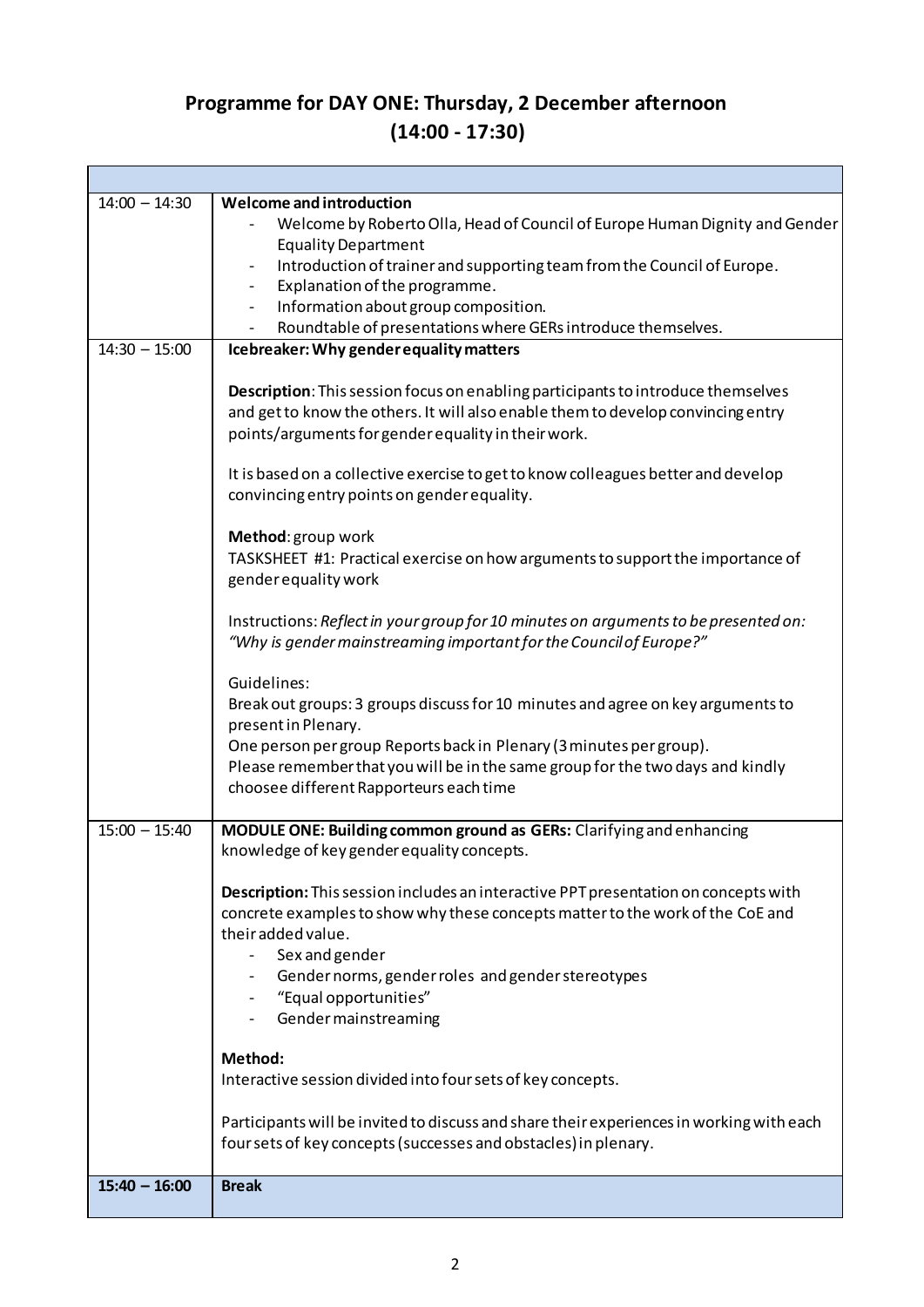| $16:00 - 16:30$ | Quiz on facts and figures relevant to gender equality                                                                                                                                                                                                                                                                                                                                                                                                |
|-----------------|------------------------------------------------------------------------------------------------------------------------------------------------------------------------------------------------------------------------------------------------------------------------------------------------------------------------------------------------------------------------------------------------------------------------------------------------------|
|                 | Description: The quiz will establish the need for gender equality by looking at reality<br>through data, and illustrate how data can be used to convince others of the need to work<br>towards gender equality.                                                                                                                                                                                                                                      |
|                 | Method:                                                                                                                                                                                                                                                                                                                                                                                                                                              |
|                 | Participatory quiz in plenary.                                                                                                                                                                                                                                                                                                                                                                                                                       |
| $16:30 - 17:20$ | MODULE TWO: Leading by Example: using gender-sensitive communication (language,<br>images, events)                                                                                                                                                                                                                                                                                                                                                   |
|                 | Description: Interactive PPT presentation to raise awareness of the need for gender-<br>sensitive communication, the consequences of not doing so, and strategies to embed<br>inclusive communication into own work.<br>Introduction to the principles of gender-sensitive communication<br>Illustration of how sexist images and language are problematic for gender<br>equality<br>Discuss strategies for inclusive communication in your own work |
|                 | Method:<br>PPT presentation on sexism in language/images                                                                                                                                                                                                                                                                                                                                                                                             |
|                 | Participants will be invited to discuss and share their experiences in plenary:<br>To what extent have you encountered these issues in your work?<br>What strategies have you employed to increase the use of gender-sensitive<br>communication?                                                                                                                                                                                                     |
|                 | PPT on strategies for inclusive communication                                                                                                                                                                                                                                                                                                                                                                                                        |
|                 | Warming down exercise before closing in plenary                                                                                                                                                                                                                                                                                                                                                                                                      |
| $17:20 - 17:30$ | Highlights of the day; short wrap up by Trainer and review of Programme for Day Two                                                                                                                                                                                                                                                                                                                                                                  |

# **Programme for DAY TWO: Friday, 3 December (09:30-17.30)**

| $09:30 - 09:40$ | Welcome, recap from previous day and programme for the morning                    |
|-----------------|-----------------------------------------------------------------------------------|
| $09:40 - 10:10$ | <b>MODULE THREE: "Ambassadors for Change":</b> the key role of GERS, and what the |
|                 | CoE recommends with concrete actions, examples and good to know entry points      |
|                 | <b>Description:</b> This session will look at key roles of GERs focusing on       |
|                 | The CoE's key principles related to gender equality                               |
|                 | The key role of Gender Equality Rapporteurs                                       |
|                 | Outline of concrete actions                                                       |
|                 | Method:                                                                           |
|                 | Interactive PPT by Trainer in plenary                                             |
|                 | Concrete actions to be picked up again in MODULE FIVE                             |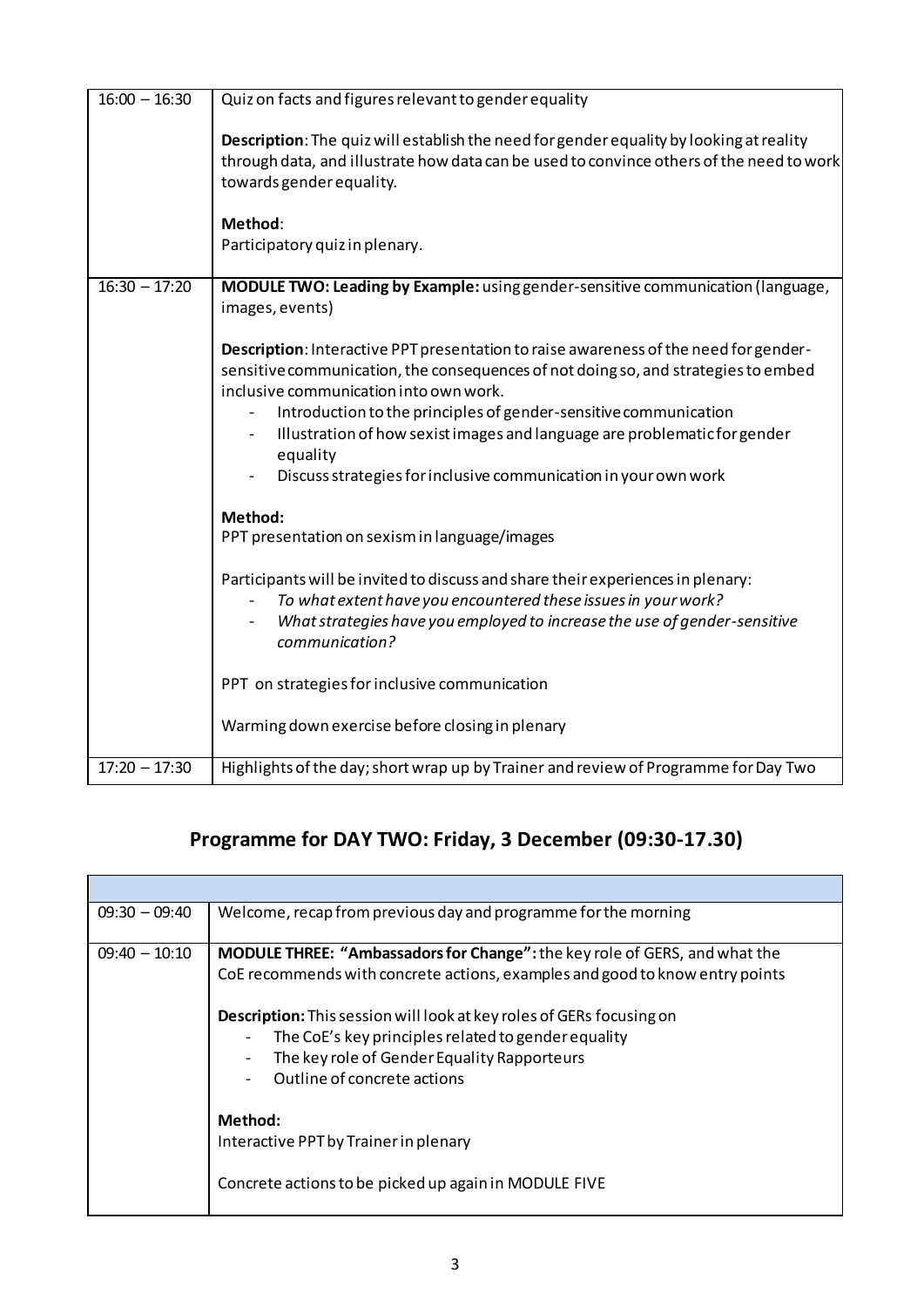| $10:10 - 11:40$ | MODULE FOUR: Walking the Talk: CoE Policy/Strategies to advocate for gender equality<br>and women's rights into your work, dealing with resistances                                                                                                                                                                                                                                                                                                     |
|-----------------|---------------------------------------------------------------------------------------------------------------------------------------------------------------------------------------------------------------------------------------------------------------------------------------------------------------------------------------------------------------------------------------------------------------------------------------------------------|
|                 | Description: Interactive PPT by Trainer in Plenary, followed by group discussion on<br>building arguments to neutralise/deconstruct resistance.                                                                                                                                                                                                                                                                                                         |
|                 | Objectives:<br>1. To learn about concrete strategies to integrate gender equality and women's rights<br>in the respective areas of work of GERs.<br>2. To develop key arguments for enhanced influence at GER's level<br>3. To learn how to deal with resistances effectively                                                                                                                                                                           |
|                 | Method:<br>Interactive PPT on five main Strategies to promote Gender Equality                                                                                                                                                                                                                                                                                                                                                                           |
|                 | Group work<br>TASKSHEET #2: How to choose the best strategies to promote gender equality from an<br>intersectional perspective                                                                                                                                                                                                                                                                                                                          |
|                 | Guidelines:<br>- Work with your respective group.<br>- Look at the Table below and read the eight gender and intersectional problems<br>presented. Each of them describes an unequal situation requiring some action<br>(strategy).                                                                                                                                                                                                                     |
|                 | - Please choose one problem/issue and for each of them answer the following<br>questions:<br>o Which strategy would be the most appropriate to address this problem/issue? You<br>can choose one or two strategies max. from the Table in Annex.<br>$\circ$ To whom would this strategy be addressed? Choose two key target group(s) that<br>you could reach out for a response/approach to the problem.<br>$\circ$ What would be your expected result? |
|                 | Interactive session on building arguments to neutralise/deconstruct resistance                                                                                                                                                                                                                                                                                                                                                                          |
| $11:40 - 12:00$ | <b>Break</b>                                                                                                                                                                                                                                                                                                                                                                                                                                            |
| $12:00 - 13:00$ | MODULE FIVE: sharing good practices/lessons learnt in mainstreaming gender<br>equality in your work                                                                                                                                                                                                                                                                                                                                                     |
|                 | Description: This will be a collective knowledge-building session where participants<br>will share their good practices/challenges encountered in mainstreaming gender<br>equality in their respective topics/committees.                                                                                                                                                                                                                               |
|                 | Method:<br>Presentation by participants                                                                                                                                                                                                                                                                                                                                                                                                                 |
|                 | Questions and group discussion about gender mainstreaming work as a GER                                                                                                                                                                                                                                                                                                                                                                                 |
|                 | Presentations and plenary discussions will be structured around the following questions:<br>a) what has worked?<br>b) what has not?<br>c) where are the obstacles?<br>d) where are the opportunities for contributing to transformative gender change?                                                                                                                                                                                                  |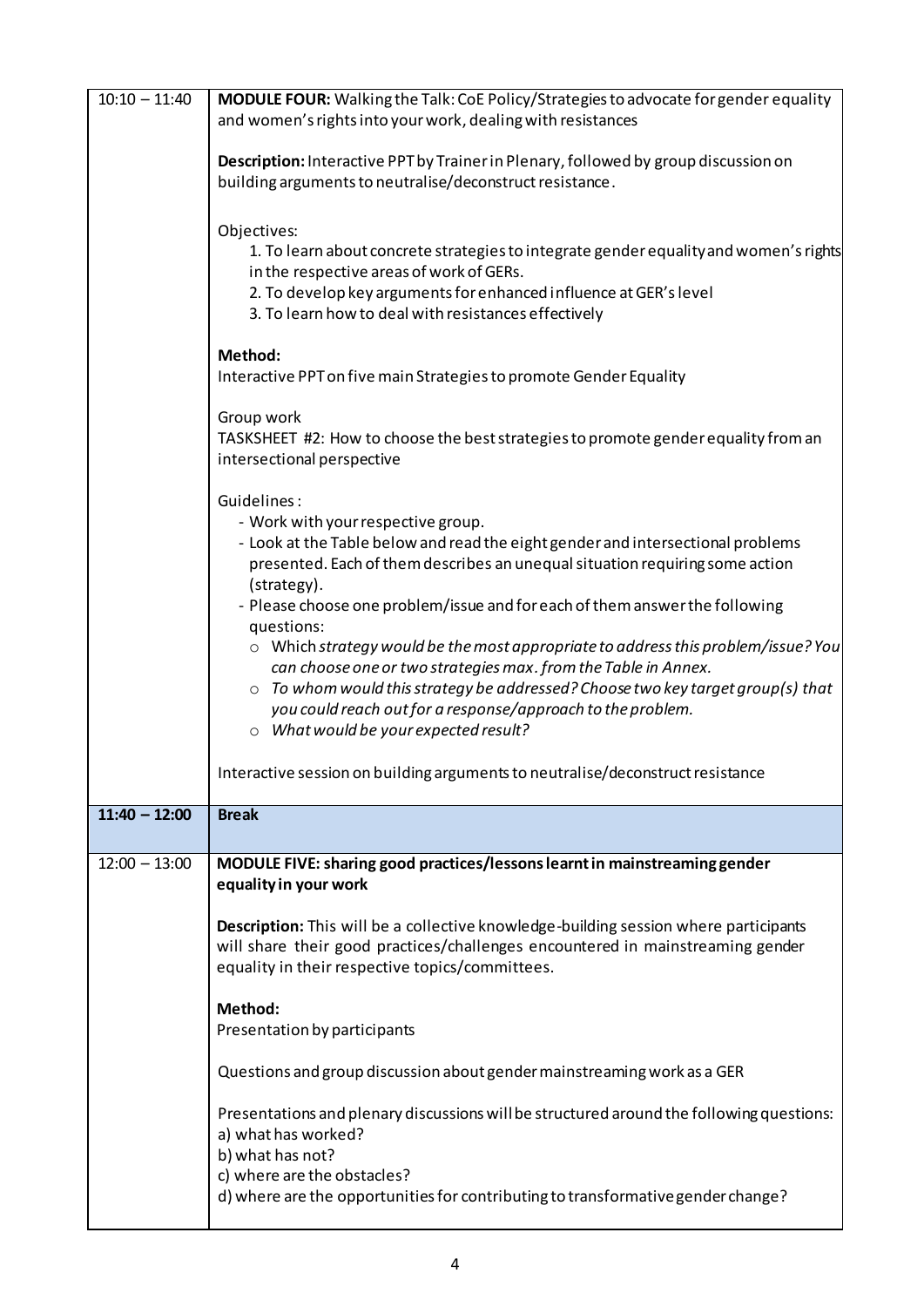| $13:00 - 14:30$ | <b>Lunch break</b>                                                                                                                                                                                                                                                                                                                                                                                                                                                                                                                                 |
|-----------------|----------------------------------------------------------------------------------------------------------------------------------------------------------------------------------------------------------------------------------------------------------------------------------------------------------------------------------------------------------------------------------------------------------------------------------------------------------------------------------------------------------------------------------------------------|
| $14:30 - 14:40$ | Energiser exercise                                                                                                                                                                                                                                                                                                                                                                                                                                                                                                                                 |
| $14:40 - 15:40$ | MODULE SIX: how to do a gender/intersectional scan of our documents                                                                                                                                                                                                                                                                                                                                                                                                                                                                                |
|                 | Description: Participants will use documents to do gender sensitive/intersectional<br>analysis of these documents.                                                                                                                                                                                                                                                                                                                                                                                                                                 |
|                 | Method:<br>group work                                                                                                                                                                                                                                                                                                                                                                                                                                                                                                                              |
|                 | TASKSHEET #3: How to integrate gender equality and intersectional perspectives in your<br>work                                                                                                                                                                                                                                                                                                                                                                                                                                                     |
|                 | Instructions:<br>Work in groups, and work on the document that was selected for your group.<br>Choose a Rapporteur to present results in Plenary.<br>Go through the document(s) to get familiar with its contents (10 minutes)<br>As a group, select some of the sections of the document/website/tool/video and<br>answer 4 of the 13 questions below, or more if you have time. Discuss your<br>explanations with your group and agree on what you will report (30 minutes).<br>Choose Rapporteur who will share results in plenary (20 minutes) |
| $15:40 - 16:00$ | <b>Break</b>                                                                                                                                                                                                                                                                                                                                                                                                                                                                                                                                       |
| $16:00 - 17:00$ | MODULE SEVEN: Design your "Gender Mainstreaming Roadmap" to put your<br>Committee/team in action                                                                                                                                                                                                                                                                                                                                                                                                                                                   |
|                 | Description:<br>This session provides an opportunity to reflect on concrete actions that are effective and<br>those to be considered further. This exercise feeds into the design of a Gender Equality<br>Mainstreaming Roadmap.                                                                                                                                                                                                                                                                                                                   |
|                 | Method:<br>Practical exercise on concrete actions used and to be considered                                                                                                                                                                                                                                                                                                                                                                                                                                                                        |
|                 | TASKSHEET #4: Practical exercise on concrete actions in the work of GERs                                                                                                                                                                                                                                                                                                                                                                                                                                                                           |
|                 | Instructions:<br>Go around the room to have a look at the concrete actions set out in the CoE<br>handbook for GERs<br>Select THREE concrete actions have you used most effectively in your roles as GER<br>Select THREE concrete actions you would you like to use more<br>Review the selections made by other GERs                                                                                                                                                                                                                                |
|                 | Guidelines:<br>Time for this exercise: 30 mins in total (20 mins reading + selection, 10 mins for review).                                                                                                                                                                                                                                                                                                                                                                                                                                         |
|                 | Design GM Roadmap<br>TASKSHEET #5: Design your "Gender Equality Mainstreaming Roadmap" to put your<br>Committee/team in action                                                                                                                                                                                                                                                                                                                                                                                                                     |
|                 | Instructions:                                                                                                                                                                                                                                                                                                                                                                                                                                                                                                                                      |